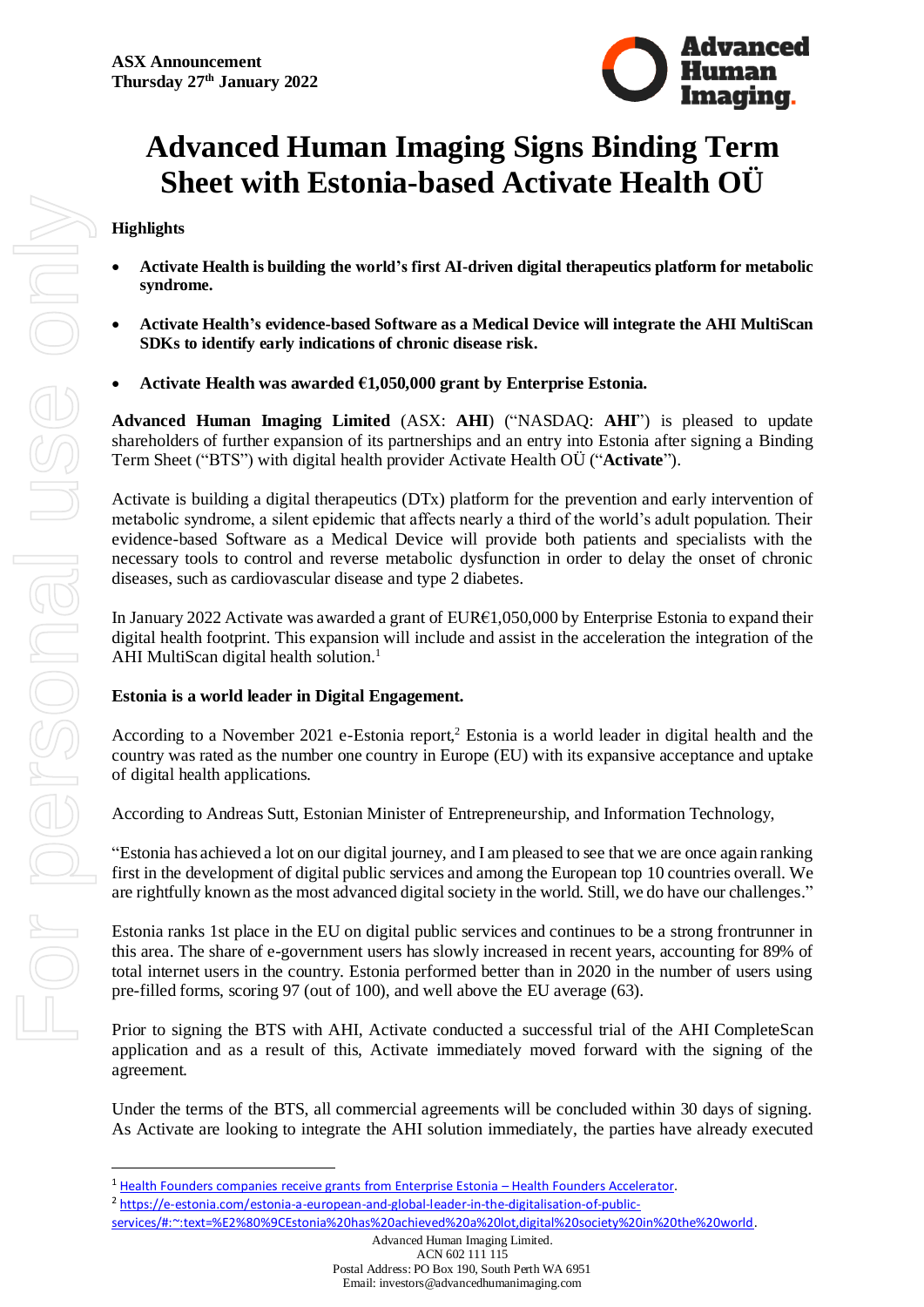

the End User License Agreement (EULA) allowing access to the AHI SDKs for integration commencement.

#### **Siim Saare, Founder and Chief Executive Officer of Activate Health, said:**

"We are extremely excited to be working with AHI and to integrate their solution into the Activate platform application.

Furthermore, we are elated to have received a grant from [Enterprise Estonia Applied Research](https://www.eas.ee/teenus/rakendusuuringuteprogramm/)  [Programme](https://www.eas.ee/teenus/rakendusuuringuteprogramm/) to further develop the Activate platform together with the Estonian Genome Centre, University of Tartu and SYNLAB.

The EUR€1 million will help us accelerate the development of our platform, including the integration of the AHI solution together with world-class data scientists, engineers, and medical experts. We will develop a novel health risk prediction model and AI-driven decision support system for the prevention and early intervention of chronic disease.

We are looking forward to the journey ahead with AHI and our project partners."

#### **Vlado Bosanac, Chief Executive Officer of Advanced Human Imaging, said:**

"Siim and his team have been great to work with and moved very quickly to consummate a term sheet with AHI once they had the opportunity to use the technology and see how well it performs. Activate is providing a much-needed solution at a time when it is needed the most.

The combination of our MultiScan digital health solution will provide the digital therapeutics of Activate's platform with a deep understanding of the individuals to whom they provide care. The AHI MultiScan digital health solution will empower the Activate platform with the ability to identify chronic disease risk, for the early intervention, allowing Activate to intervene and assist their consumers with better health outcomes.

We are delighted to be involved with such an innovative company, based in the world's leading digital health community, and look forward to making a positive impact on Europeans' longevity of life, health and wellbeing."

#### **About Activate Health OÜ**

Activate Health OÜ ("Activate") is a digital health company born in the pandemic on a mission to radically extend the human healthspan and make 100 healthy years the new normal. Activate believes that people have an untapped potential to live a longer life in good health, be active and perform at their best every single day. Activate was founded to help people achieve their untapped potential.

Activate help people wake up every morning feeling fully rested and ready to tackle any task with constant energy. What if their body and brain performed at their highest level throughout the day? What if people slept better and recovered faster, felt less anxiety and more happiness? And what if all that lasted a decade or two longer than today's statistics would predict?

Activate believes that this future is within people's grasp and accessible to everyone if they took control of their own brains and body. People make hundreds of inter-connected choices each day that impact their physical and mental health. When people eat cleaner, they have more energy to be active, leading to better sleep at night, which results in a better mood and focus the next day.

Science shows that by making small conscious changes in daily behaviour, physical and mental fitness can climb to a whole new level in just a few months.